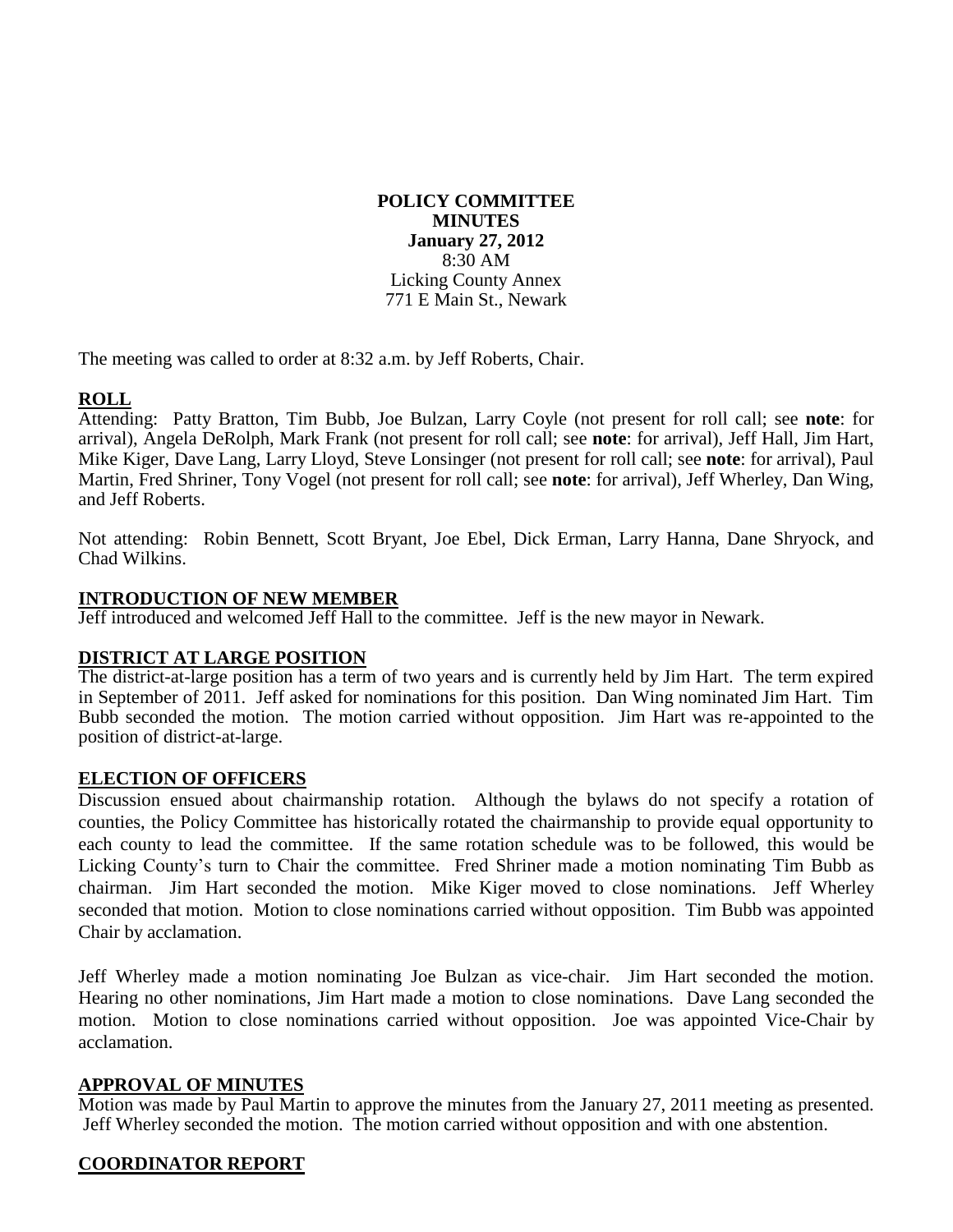Carol distributed a graph on district finances and one on revenue trends.

**Note:** 8:37 Tony Vogel arrived **Note**: 8:39 Larry Coyle arrived

In reviewing both graphs with the committee she noted that generation fees were above projections for 2011. She further stated that revenue from Tunnell Hill was higher than projected. Additionally, a breakdown of where each county stands with respect to the 15 yr budget which is in the solid waste plan was distributed.

Jim Hart stated that he wanted to make committee members aware that there is an issue with Tunnell Hill at the present time. There is hydrogen sulfide gas escaping into the air, creating a very unpleasant odor for the surrounding neighbors. Both Ohio EPA and the Perry County Health Department are monitoring the situation.

**Note:** 8:53 Mark Frank & Steve Lonsinger arrived

#### **OLD BUSINESS**

**NONE**

#### **NEW BUSINESS**

(Tim Bubb took over running the meeting)

#### **ANNUAL REVIEW OF PLAN IMPLEMENTATION**

A document was distributed listing the goals of the solid waste plan and where the district stands on meeting those goals. Carol advised the committee that the district is meeting the 90% recycling access goal. She stated that our plan says we would help industries and we were doing that by promoting Omex (an on-line waste exchange) but that has essentially gone defunct. Other than that all goals are being met. The consensus of the committee was that there is no recommendation for the Board of Directors.

#### **STATEWIDE REVIEW OF HB592**

Carol advised the committee that HB592 (which established solid waste districts) is being reviewed. The track record of results, efficiency, stewardship of funds and future needs are being questioned. The OEPA began meeting with parties in December and will continue holding meetings in February and March to find consensus on issues then pursue legislative changes yet in 2012. CCAO (County Commissioners Association of Ohio) has a legislative committee addressing solid waste issues. The private waste industry is taking this opportunity to discuss changes they would like to make. SWACO (Solid Waste Authority of Central Ohio) is continuing to promote district consolidation (they would like to see the current 52 districts consolidated into 5 "mega" districts). No one has yet heard if the Ohio Health Association has taken a position. Carol further advised the committee that CCAO and OSWDO (Organization of Solid Waste Districts of Ohio) have hired a consultant to facilitate meetings to create a CCAO position that OSWDO will support. Carol represents our district on the OSWDO Legislative Committee. Additionally, it appears OEPA is attempting to move the Division of Recycling and Litter Prevention from ODNR to their agency. A bill has been introduced in Indiana that allows counties to opt out of being a solid waste district (or part of a joint district). As they are structured like Ohio solid waste districts, this bill is being watched carefully.